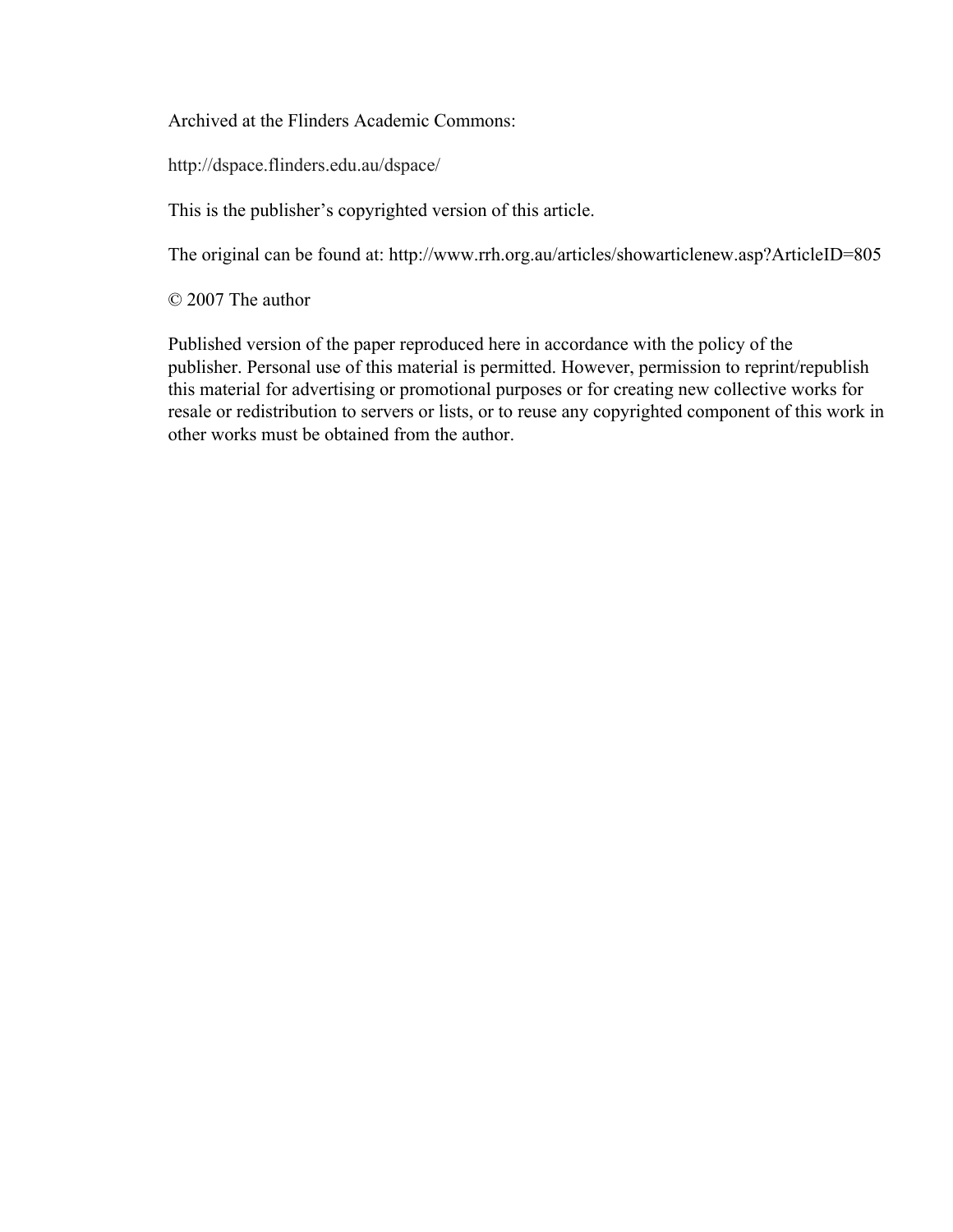The International Electronic Journal of Rural and Remote Health Research, Education, Practice

MEDLINE listed

#### ORIGINAL RESEARCH

# Developing the accredited postgraduate assessment program for Fellowship of the Australian College of Rural and Remote Medicine

#### **JD Smith<sup>1</sup> , D Prideaux<sup>2</sup> , CL Wolfe<sup>3</sup> , TJ Wilkinson<sup>4</sup> , T Sen Gupta<sup>5</sup> , DE DeWitt<sup>6</sup> , P Worley<sup>7</sup> , RB Hays<sup>8</sup> , M** Cowie<sup>9</sup>

*RhED Consulting Pty Ltd, Ocean Shores, New South Wales, Australia School of Medicine, Flinders University, Adelaide, South Australia, Australia Director, Wolfe Corporate Consulting, Eaglhawke Neck, Tasmania, Australia Associate Dean, Medical Education, Christchurch School of Medicine & Health Sciences, Princess Margaret Hospital, Christchurch, New Zealand School of Medicine, James Cook University, Queensland, Australia Dean, Rural Clinical School, University of Melbourne and School of Rural Health, Shepparton Victoria, Australia Dean, Medicine, Flinders University Medical Centre, Adelaide, South Australia, Australia* 

*<sup>8</sup>Dean, Medicine, School of Medicine, Keele University, United Kingdom <sup>9</sup>Australian College of Rural and Remote Medicine, Brisbane, Queensland, Australia* 

*Submitted: 18 June 2007; Resubmitted: 10 October 2007; Published: 16 O ctober 2007* 

**Smith JD, Prideaux D, Wolfe CL, Wilkinson TJ, Sen Gupta T, DeWitt DE, Worley P, Hays RB, Cowie M** 

**Developing the accredited postgraduate assessment program for Fellowship of the Australian College of Rural and Remote Medicine** 

*Rural and Remote Health* **7: 805. (Online), 2007** 

**Available from: http://www.rrh.org.au** 

#### A B S T R A C T

**Introduction:** Accreditation of the Australian College of Rural and Remote Medicine (ACRRM) as a standards and training provider, by the Australian Medical Council (AMC) in 2007, is the first time in the world that a peak professional organisation for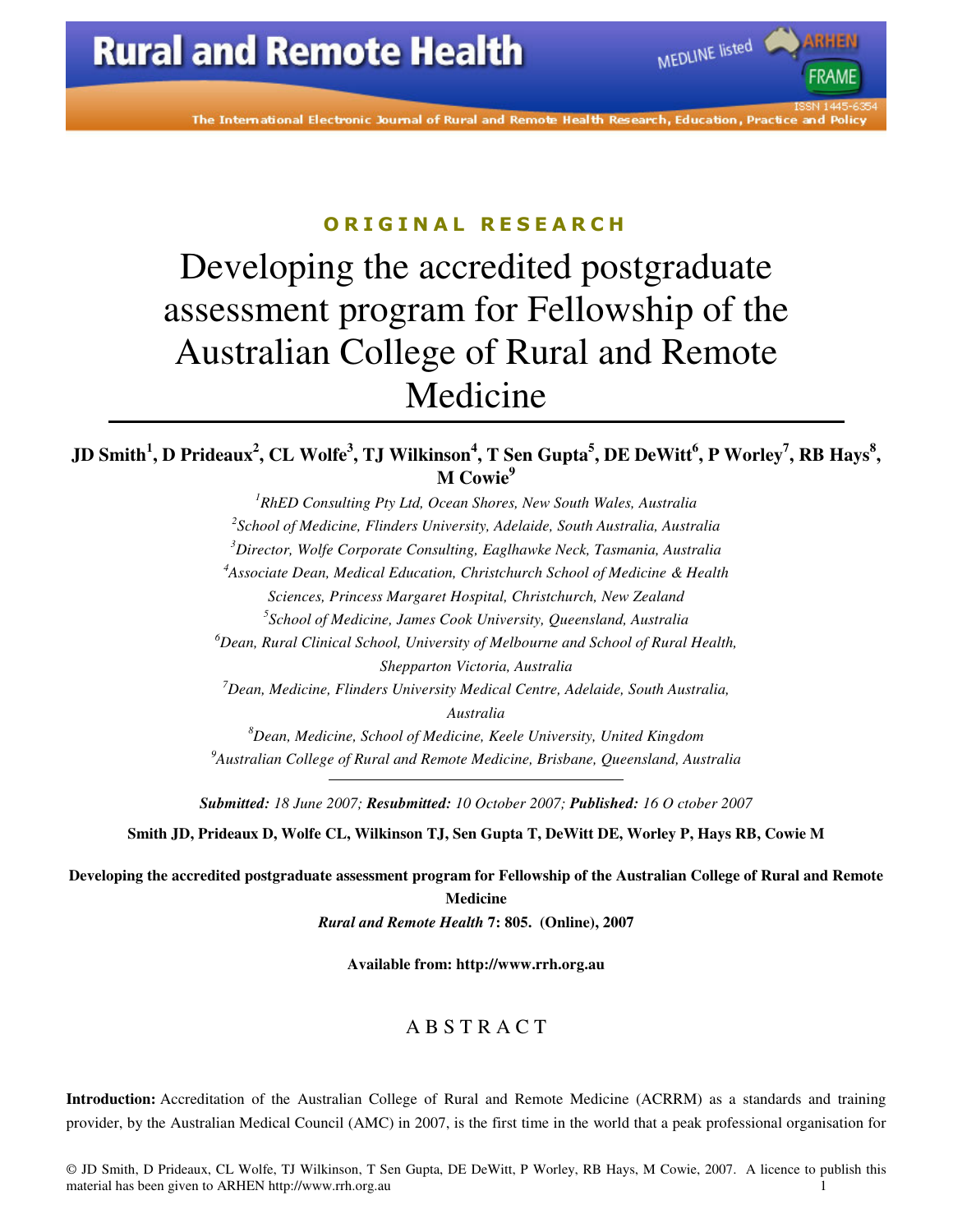The International Electronic Journal of Rural and Remote Health Research, Education Practice and Policy

rural and remote medical education has been formally recognised. As a consequence, the Australian Government provided rural and remote medicine with formal recognition under Medicare as a generalist discipline. This accreditation was based on the ability of ACRRM to meet the AMC's guidelines for its training and assessment program.

**Methods:** The methodology was a six-step process that included: developing an assessment blueprint and a classification scheme; identifying an assessment model; choosing innovative summative and formative assessment methods that met the needs of rural and remote located medical practitioner candidates; 21 rural doctors and academics developing the assessment items as part of a week-long writing workshop; investigating the feasibility of purchasing assessment items; and 48 rural candidates piloting three of the assessment items to ensure they would meet the guidelines for national accreditation.

**Results:** The project resulted in an innovative formative and summative assessment program that occurs throughout 4 years of vocational training, using innovative, reliable, valid and acceptable methods with educational impact. The piloting process occurred for 3 of the 6 assessment tools. Structured Assessment Using Multiple Patient Scenarios (StAMPS) is a new assessment method developed as part of this project. The StAMPS pilot found that it was reliable, with a generalisability coefficient of >0.76 and was a valid, acceptable and feasible assessment tool with desired educational impact. The multiple choice question (MCQ) examination pilot found that the applied clinical nature of the questions and their wide range of scenarios proved a very acceptable examination to the profession. The web based in-training assessment examination pilot revealed that it would serve well as a formative process until ACRRM can further develop their MCQ database.

**Conclusions:** The ACRRM assessment program breaks new ground for assessing rural and remote doctors in Australia, and provides new evidence regarding how a comprehensive and contemporary assessment system can work within a postgraduate medical setting.

**Key words:** assessment program, Australia, Australian College of Rural and Remote Medicine, distance based assessment, rural and remote medical practice, StAMPS, vocational training.

### Introduction

In June 2006 the Ruralhealth Education Development Consulting Pty Ltd (RhED) was commissioned by The Australian College of Rural and Remote Medicine (ACRRM) to develop an assessment pathway for fellowship of ACRRM. Their team consisted of eight academics and rural doctors from Australia, New Zealand, the USA and the United Kingdom who, with ACRRM's steering committee, worked to develop a rigorous, valid, reliable, acceptable, fair and educationally sound assessment program. The program was to be of a standard suitable for accreditation by the Australian Medical Council (AMC), and appropriate to the diverse needs of Australian rural and remote medical practitioners.

The scope of practice of Australian rural and remote medical practitioners is both different from and additional to that of their urban colleagues<sup>1-4</sup>. It is a broad horizontal discipline that intersects many medical specialities and general practice, and increases with geographical remoteness. Rural and remote doctors are commonly called on to provide a continuum of care from primary presentation to resolution in communities characterised by geographic isolation, cultural diversity, socio-economic inequality, resource inequity and a full range of extreme climatic conditions<sup>5,6</sup>. Their practice is both advanced and extended because they undertake roles that would be referred to a specialist in the city, such as: obstetrics, surgery, anaesthetics and emergency care. Rural and remote office-based presentations often require more complex decision-making and the diverse skills that often extend seamlessly into extensive hospital-based procedural care<sup>7</sup>. There is also considerable evidence of the much

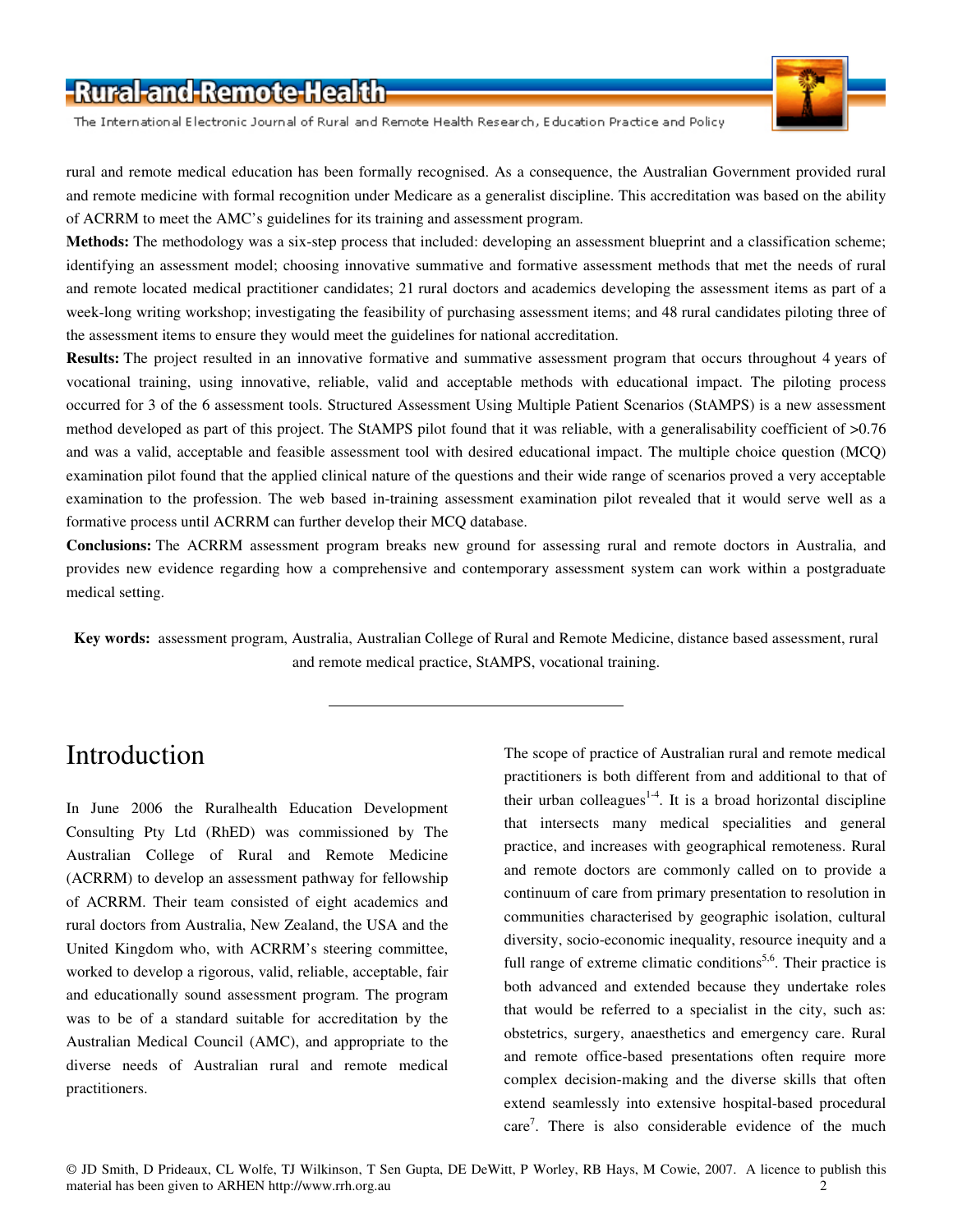The International Electronic Journal of Rural and Remote Health Research, Education Practice and Policy

greater provision of procedural, emergency and other advanced care by rural medical practitioners both in Australia<sup>8-10</sup> and other countries<sup>11-13</sup>.

These factors offered the team both challenges and real opportunities for innovation, as they considered how they would develop a quality assessment program that would meet the needs of rural and remotely located candidates. The AMC accredited the program in February 2007. This was the first time in the world that a peak professional organisation for rural and remote medical education had been recognised formally as a standards and training provider, and is hence unique. Prior to this the only way Australian rural doctors could obtain vocational recognition following training was via an endpoint examination conducted by the Royal Australian College of General Practitioners.

Assessment can have many purposes. In an ideal world the most important aim of assessment is to inspire, measure and guide learning<sup>14</sup>. For ACRRM, the purpose was also to enable summative judgments about a candidate's level of competence and safety to practise in rural and remote locations; to identify and provide educational guidance and support for poorly performing candidates, and to allow for external certification<sup>15</sup>.

There were some parameters to work within, because ACRRM's training program had been in existence for almost 10 years and a great amount of curricular material had been developed and used extensively by members. This material included a second edition of the ACRRM Primary Curriculum and an extensive number of electronic resources that were delivered via a robust internet-based system – Rural and Remote Medical Education Online (RRMEO)<sup>16</sup>. The majority of the resources were also based on ACRRM's domains of rural and remote medical practice, which describe the unique aspects of the horizontal discipline of rural and remote medical practice. However because the domains were developed after the Primary Curriculum they were not yet reflected in it. This created challenges in developing an assessment blueprint because existing work had to be considered in all aspects of the development of the

assessment program, in order to ensure maintenance of the integrity, intent and accessibility of existing curricula.

#### *Ethics approval*

Approval of the protocol to conduct piloting of the assessment tools was provided by the Australian College of Rural and Remote Medicine.

### Methods

The development of the assessment program for the Fellowship of ACRRM had six main steps, which were consistent with approaches described in the literature<sup>15,17,18</sup>:

- 1. Developing the assessment blueprint and classification system
- 2. Identifying the assessment model
- 3. Choosing the assessment methods
- 4. Writing the assessment items
- 5. Investigating the feasibility of purchasing assessment items and feasibility of the proposed assessment tools
- 6. Piloting the chosen assessment methods.

#### *Step 1: Developing the assessment blueprint*

The most important phase in developing an assessment program is defining what is to be tested. In our case, this was done by identifying the desired learning outcomes<sup>19</sup>. This included identifying the range of knowledge, skills and attitudes that were expected of the candidate and the level of competence to which they are expected to perform in specific clinical tasks, within specific contexts.

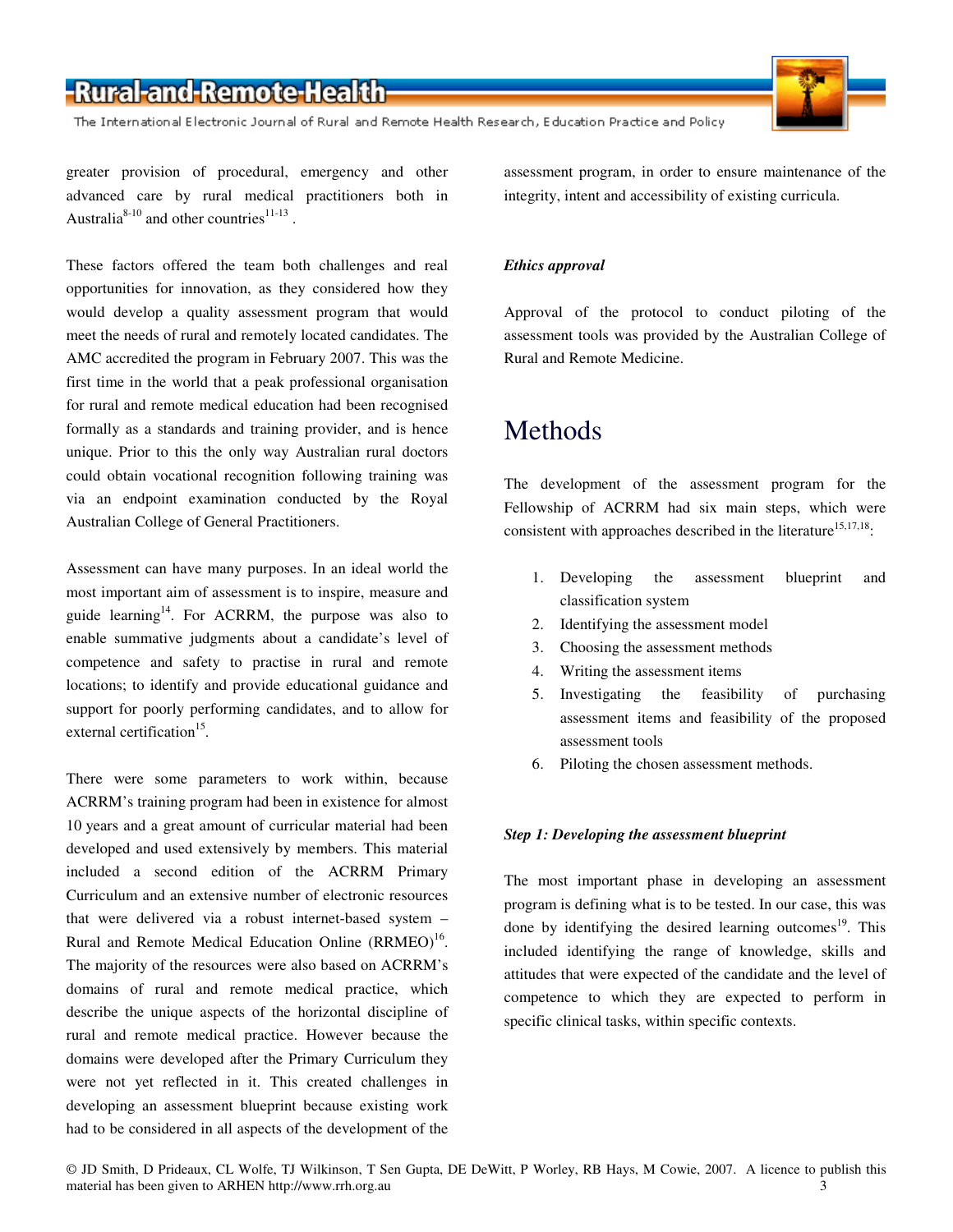The International Electronic Journal of Rural and Remote Health Research, Education Practice and Policy

This step included four phases:

- 1. Reviewing the ACRRM Primary Curriculum to identify and write the learning outcomes to be assessed. This process included the development of a new curriculum framework, which enabled the identification of the 72 learning outcomes that linked across the existing 22 curriculum content areas.
- 2. Reviewing, organising and numbering the learning outcomes using ACRRM's existing domains of rural and remote medical practice. These, described in Figure 1, formed the basis for an organising framework for the assessment blueprint.
- 3. Allocating each learning outcome to the most appropriate evidence based assessment method/ $s^{15}$ . These are listed under 'the assessment program' heading in Step 3.
- 4. Developing a common classification scheme to identify the learning outcome, which included: the curriculum area, the domain, and the gender, age, presenting problem, and taxonomy of the case. This would enable sorting by classification in the database, thereby systematically blueprinting each assessment tool.

#### *Step 2: Identifying the assessment model*

Numerous factors influenced the decisions that were made in choosing the best assessment model for Fellowship of ACRRM. Overall, these included developing a set of assessment principles and a program of assessment that was acceptable to the profession, cost effective, valid, reliable, timely, and legally defensible, and that would meet the needs of the profession and the AMC Standards for Accreditation<sup>20</sup>. A literature review was undertaken to identify the evidence on which to base ACRRM's assessment program.

The assessment program is based on the 'programmatic model' as described by van der Vleuten and Schuwirth<sup>18</sup>. This is where assessment is seen as a 'program' across the entire training, rather than a specific instrument. This model of assessment enables ACRRM to collect a range of information about candidates over their entire training time, which can be 'aggregated' into summaries on which to make final decisions about their performance. The benefits of this approach are that it enabled multiple methods to be used, that suit a variety of candidate learning styles and needs, which cover the range of learning outcomes, and provide sufficient flexibility to assist candidates to plan their learning to meet the requirements of the FACRRM. An important consideration in planning the assessment blueprint was the balance between formative and summative assessment for FACRRM candidates, discussed in the next section.

#### *Step 3: Choosing the assessment methods*

In high stakes medical assessment processes it is vitally important that the assessment program is defensible. No single assessment method has all of the required qualities. Therefore, a combination of methods over a range of times was developed, which together forms a rigorous, valid, reliable, clinically relevant and educationally sound assessment program.

The assessment program was structurally based on the learning and performance benchmarks of Miller's Pyramid  $(Fig2<sup>21</sup>)$ . This model diagrammatically represents a behavioural approach to teaching, learning and assessment with four progressive hierarchical phases of competence. The first is that the candidate 'knows', the second that they 'know how', the third that they can 'show how' and, finally, what the candidate actually 'does' in the workplace<sup>22</sup>. Assessment methods were then allocated to each phase based on the literature, with the greatest importance being attributed to the higher levels of the pyramid. For example, multiple choice questions (MCQ) are best for the testing of knowledge, which indicates what the candidate knows, and are therefore placed at the bottom of the pyramid and built upon.

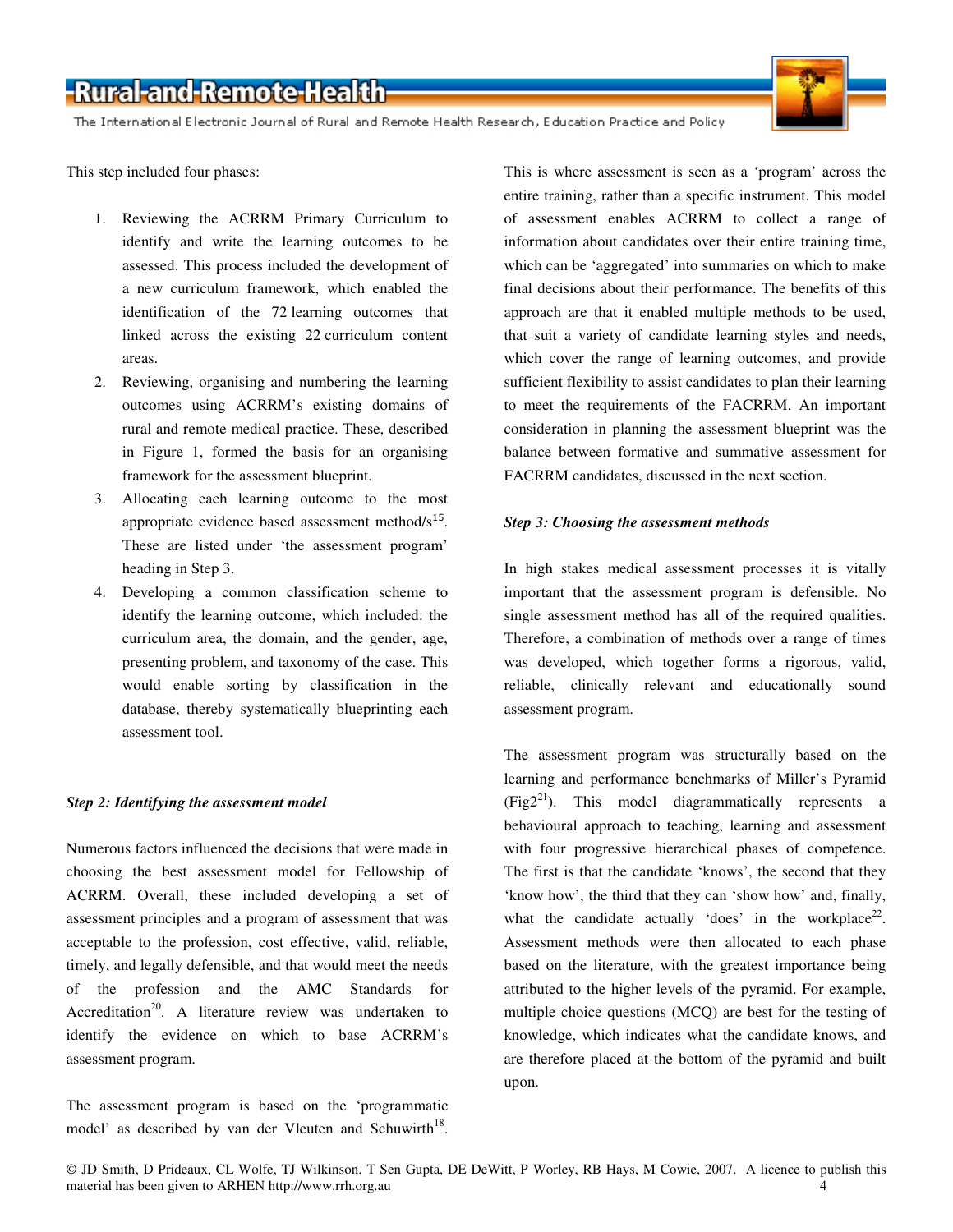The International Electronic Journal of Rural and Remote Health Research, Education Practice and Policy

The domains of rural and remote medical practice are: 1. Core clinical knowledge and skills 2. Extended clinical practice 3. Emergency care 4. Population health 5. Aboriginal and Torres Strait Islander health 6. Professional, legal and ethical practice 7. Rural and remote context





Figure 2: Miller's Pyramid, used to select and combine assessment methods - adapted from<sup>21</sup>.

The representation of the pyramid highlights the wellestablished principle that assessment of a candidate's knowledge is important, but it is not sufficient to predict that they can and will apply their knowledge in their practice $22,23$ . Therefore, in a high-stakes medical assessment process a variety of different formative and summative assessment methods, across the four stages of Miller's Pyramid, were

chosen to make up the assessment program for the Fellowship of ACRRM. When an appropriate mix of assessment methods is combined, the aggregation contributes to a rigorous, defensible, formative and summative assessment program with a desirable educational impact.

© JD Smith, D Prideaux, CL Wolfe, TJ Wilkinson, T Sen Gupta, DE DeWitt, P Worley, RB Hays, M Cowie, 2007. A licence to publish this material has been given to ARHEN http://www.rrh.org.au 5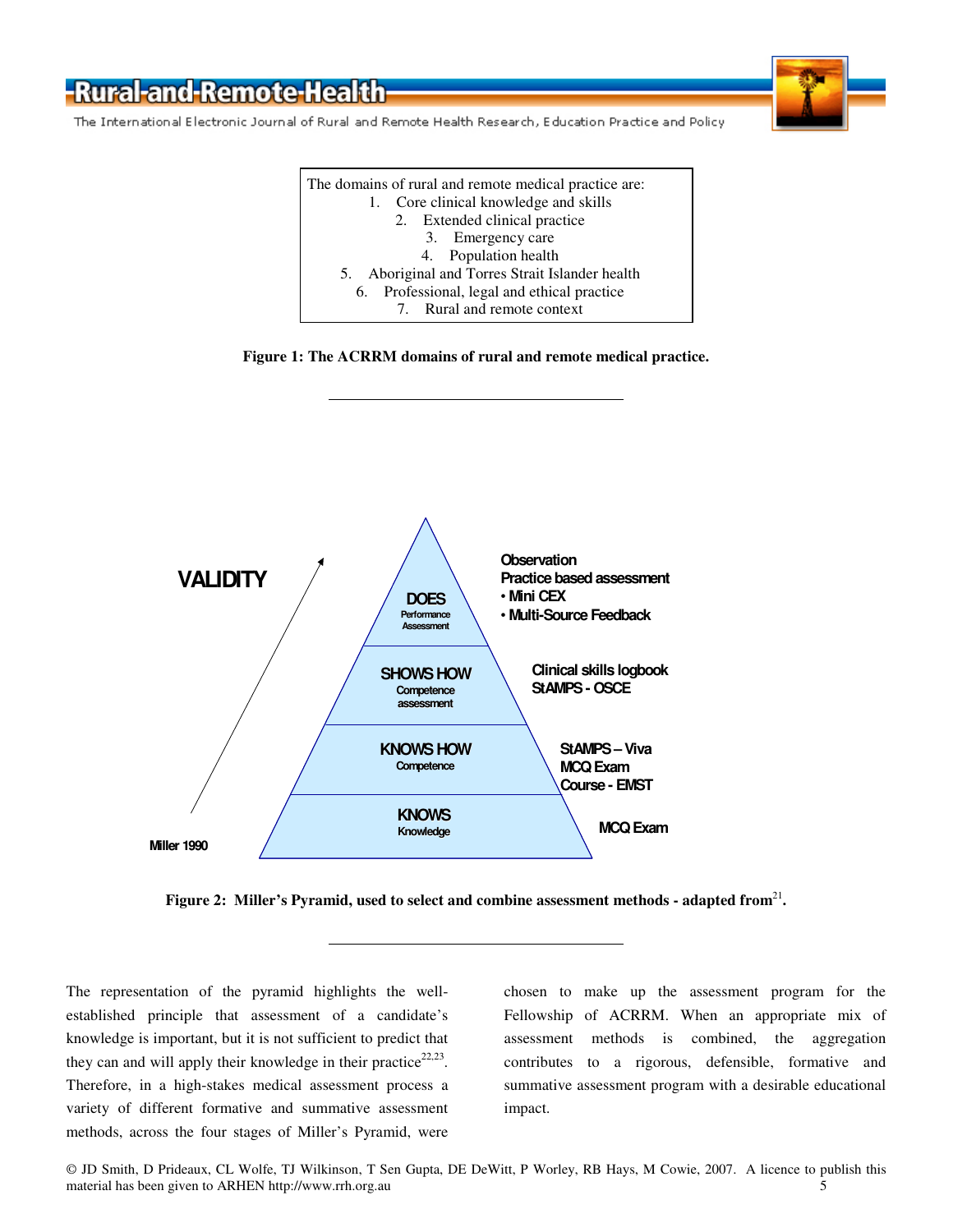The International Electronic Journal of Rural and Remote Health Research, Education Practice and Policy

**The assessment program:** Six summative assessment methods were chosen, some of which are also used formatively. They are summarised and described in Table 1.

- 1. *Written examination* a 3 hour MCQ examination undertaken via the Internet using Type A questions (single best response with 4-5 options). Multiple choice question examinations are a reliable, valid, efficient and acceptable assessment method because they use a controlled standardised environment, allow assessment of a large range of applied clinical knowledge, and are relatively easy to administer. The exam will be undertaken during the second half of training.
- 2. *StAMPS examination* **St**ructured **A**ssessment using **M**ultiple **P**atient **S**cenarios – an innovative new assessment method, developed specifically for ACRRM, consisting of a two-hour 8 station assessment of clinical reasoning undertaken via videoconference. This approach was developed to meet two purposes. First, there was a desire for an interactive assessment tool that candidates could undertake in their own practice, that is, making use of distance technology to minimise the time, cost and inconvenience of candidates having to travel away from their rural and remote community. Second, there was a desire to develop an adaptive assessment method so that it would allow an examiner to explore a variety of options in a clinical scenario, including how a candidate's responds to changing circumstances such as variations in a patient's condition or resource availability. Technical advice was sought, with an objective structured clinical examination (OSCE)-style format developed using multiple examiners who saw all candidates via multipoint videoconference. The pilot demonstrated this to be a very reliable and valid assessment tool $2^{4,25}$ .
- 3. *Clinical skills log book* An electronic logbook was already in existence and was revised to link

with the assessment blueprint, to record achievement of specified psychomotor clinical skills, as well as a means of monitoring practice experiences and competency throughout the training program

- 4. *Multi-source feedback* Also known as 360 degree feedback, it is used to assess the candidate's interpersonal and professional attributes in health professional settings in undergraduate and post graduate training26,27. This practice-based assessment will be undertaken throughout the entire training program by a variety of assessors such as supervisors, specialists, practice managers and patients, who have working relationships with the candidate.
- 5. *Mini-CEX Mini-clinical evaluation exercises* assess clinical and interpersonal skills. The mini-CEX involves a series of 'snapshots' of 15-20 min clinical encounters, allowing assessment across multiple patients and problems, in a wide range of clinical settings, requiring (real-life) prioritisation. It has been found to be reliable and to provide an opportunity for assessment and feedback<sup>28,29</sup>. It is a well-accepted approach that was developed from the traditional long case, involving a realistic clinical challenge requiring a comprehensive history and examination.
- 6. *Portfolio* Learning plans, the results of other formative and summative assessment items, including accredited courses, completed modules and other activities, are recorded electronically via the Learning Planner Management System found in RRMEO, to assist in demonstrating the meeting of the Fellowship of ACRRM requirements throughout the entire training program.

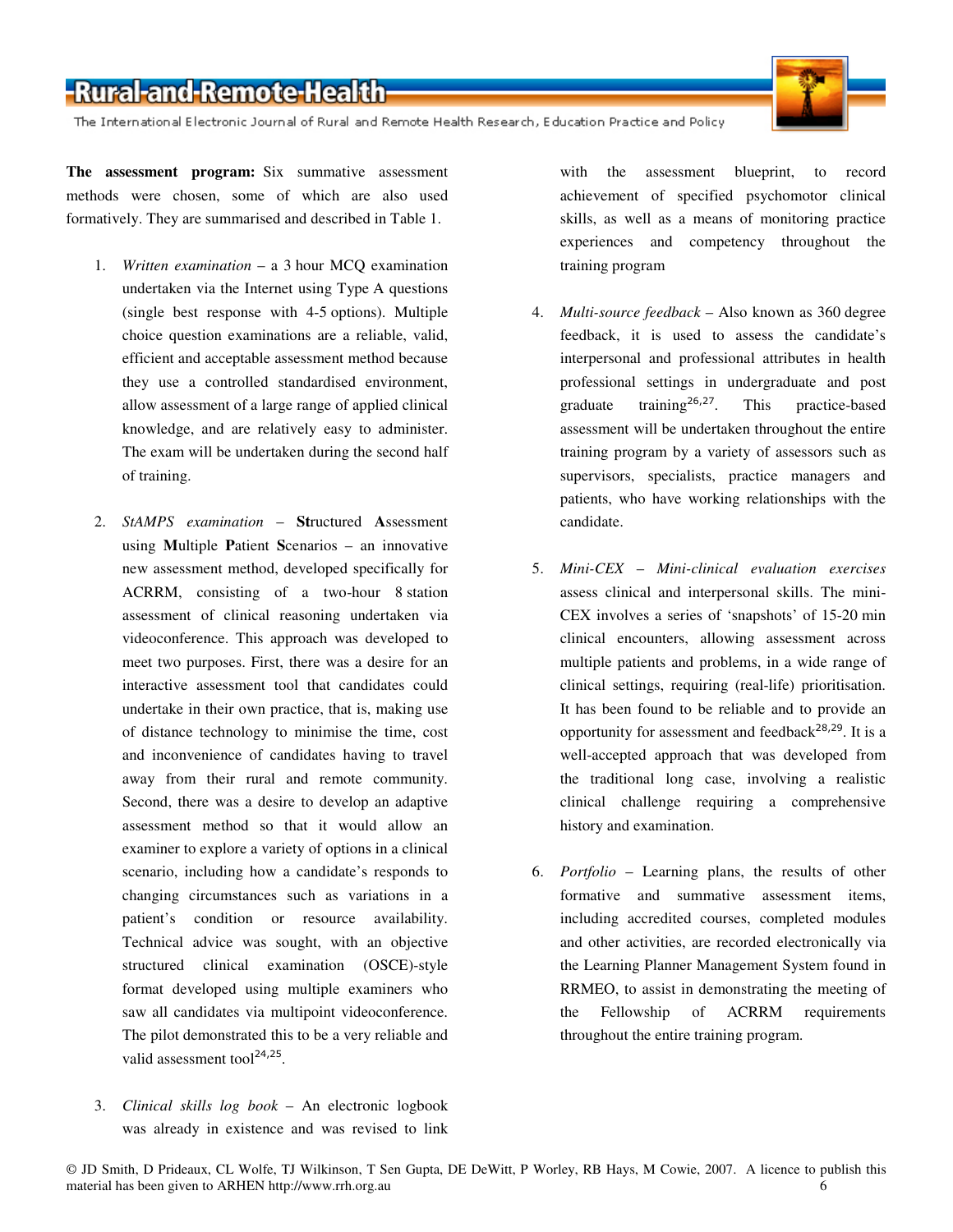The International Electronic Journal of Rural and Remote Health Research, Education Practice and Policy



#### **Method What is assessed What, how and when**  1. Written examination Knowledge applied to the rural and remote context. An internet-based 3 hour multiple choice question examination, using Type A questions (single best response with 4–5 options). Used in the second half of training. 2. StAMPS examination (structured assessment using multiple patient scenarios) Diagnostic reasoning skills, managing complex problems and incorporating the service limitations in management plans in a rural and remote context; flexibility and adaptability of thinking around clinical scenarios, depending on how contextual circumstances might change; and communication and interpersonal skills. An innovative new assessment method developed specifically to meet ACRRM's candidates' needs. It consists of a 2 hour, 8-station, assessment of clinical reasoning undertaken via videoconference. It consists of an OSCE-style format using multiple examiners seeing all candidates via a multipoint videoconference. The pilot demonstrated this to be a very reliable and valid assessment tool, which was cost-effective and very acceptable to candidates and  $examiners<sup>24,25</sup>$ . Is undertaken towards the end of training. 3. Clinical skills log book Electronically records achievement of psychomotor clinical skills. An electronically validated record of all clinical skills achieved to practice, and the level of competency. Used throughout the entire training program. 4. Multi-source feedback (also known as 360 degree feedback) Professional and interpersonal attributes. Used formatively and summatively. Practice based, where ratings of the candidate's performance are sought from a variety of assessors and patients who have contact with the candidate. Collected three times per annum over the entire training period. 5. Mini-CEX (miniclinical evaluation exercises) History taking, examination, diagnosis and management. Used formatively and summatively. Practice based, where a series of 'snapshots' of 15– 20 min clinical encounters are assessed across multiple patients and problems, and in a wide range of clinical settings requiring (real-life) prioritisation. Collected 4–5 times per annum over the entire training period. 6. Portfolio Electronically collects formative and summative information (learning plans, courses, modules) through learning planner management system via RRMEO. The candidate, the supervisor, examiner and ACRRM administrator, insert the information. It is used throughout the entire training program as evidence of achieving the learning outcomes and requirements for Fellowship.

#### **Table 1: Summary of the summative assessment program for FACRRM candidates**

 ACRRM, Australian College of Rural and Remote Medicine; OSCE, objective structured clinical examination; RRMEO, rural and remote medical education online.

#### *Step 4: Writing the assessment items*

An assessment writing workshop was hosted by the School of Medicine at James Cook University in Townsville, Queensland in September 2006, to develop the assessment items. The workshop participants included: 21 experienced rural and remote doctors, and ACRRM staff and academics

from Australia and New Zealand, supported by a medical editor and administrative staff. The week-long workshop resulted in the development of: 208 MCQ; 9 StAMPS examination scenarios; the criteria and guidelines for the two evidence based practice-based assessments – the Mini-Clinical Evaluation Exercise (CEX) and the Multi-Source Feedback; and a draft regulatory framework, including a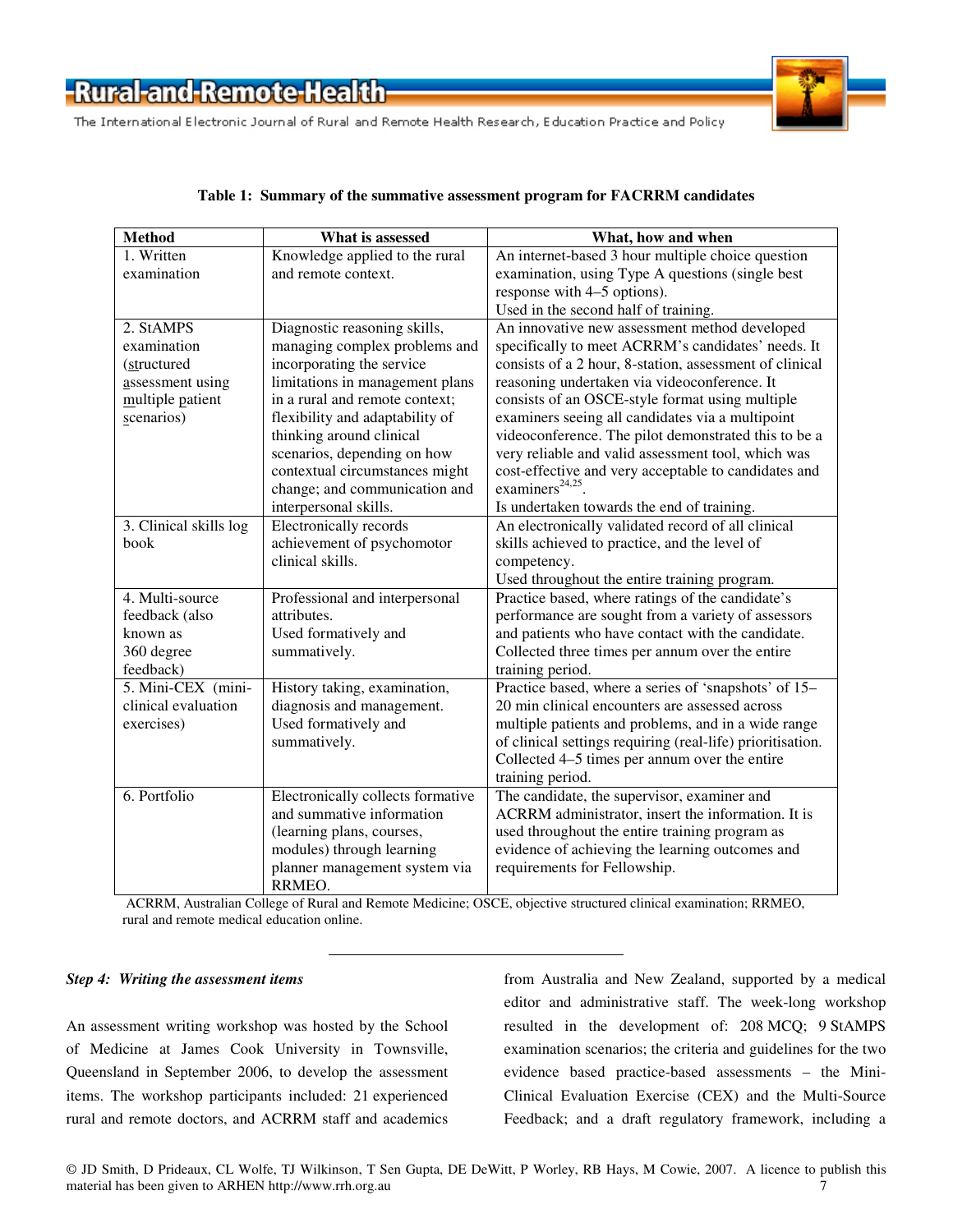The International Electronic Journal of Rural and Remote Health Research, Education Practice and Policy



policy for recognition of prior learning, and secure assessment item bank management system.

Workshop participants were attracted through advertising via ACRRM networks and short listed. Writers with a range of experience were provided with written information about each assessment tool prior to the workshop. An MCQ writing workshop was held on the first day. The participants worked to develop a bank of MCQ and participated in the development of one of the other six assessment tools that were streamed throughout the week.

The MCQ review process included on-site editing and reviewing by three external reviewers, and determining the appropriate pass standard using the Angoff method<sup>30</sup>. Guidelines were developed to ensure all participants and reviewers maintained item identification systems and security. Once the editing, review and classification of the MCQ was complete, the MCQ were entered into an Excel database, using the classification system to enable subsequent blueprinting. A more specialised database is currently under construction, because an existing postgraduate database was not identified.

#### *Step 5: Investigating the feasibility of purchasing assessment items*

At this time, to save time and cost, we also investigated the feasibility of purchasing assessment items from eleven other medical colleges and boards in Australia and overseas. The American Board of Family Medicine (ABFM) in-training examination was identified as the most suitable examination, as its items incorporate both hospital and general practice assessment areas, they examine across several disciplines, and are aligned more closely with ACRRM's curriculum than the other post-graduate examinations. An additional advantage was that the examination enables candidates to determine their ranking against international benchmarks and to gain experience in undertaking an internet-based examination, which provides candidates with feedback and references to all questions to guide their learning. As well as allowing candidates to benchmark their performance, the aggregated performance of all candidates will help ACRRM gauge the international standard of its candidates. The disadvantage is that approximately 20% of the questions had a north American focus and were not necessarily relevant to rural and remote medicine in Australia. It was, however, still considered useful as a formative process for ACRRM candidates, to guide learning and help them prepare for the final summative assessment.

#### *Step 6: Piloting the chosen assessment methods*

Three pilots were undertaken during November 2006 to evaluate the validity, reliability, acceptability, technology and educational impact of the tools. The pilots included over 100 people (48 candidates, 10 examiners, and 45 others) who were involved in the organisational and academic aspects of the piloted tools. The three tools piloted were the:

- 1. StAMPS examination
- 2. MCQ examination for rural and remote medical practice
- 3. American Board of Family Medicine web-based intraining assessment examination.

Detailed evaluations were conducted on each of these tools with recommendations incorporated in the final report to  $\text{ACRRM}^{25}$ .

### Results: Pilot

#### *StAMPS examination*

The StAMPS pilot was undertaken by 14 registrars, using 9 examiners and one standardised patient. It occurred over a weekend at James Cook University in Cairns, Queensland, which was the only suitable site identified in Australia with at least eight videoconferencing facilities. The pilot results indicate that this assessment tool is reliable with a generalisability coefficient of 0.76, which places it internationally as one of the more reliable assessments of clinical reasoning and decision-making<sup>24</sup>. It was technically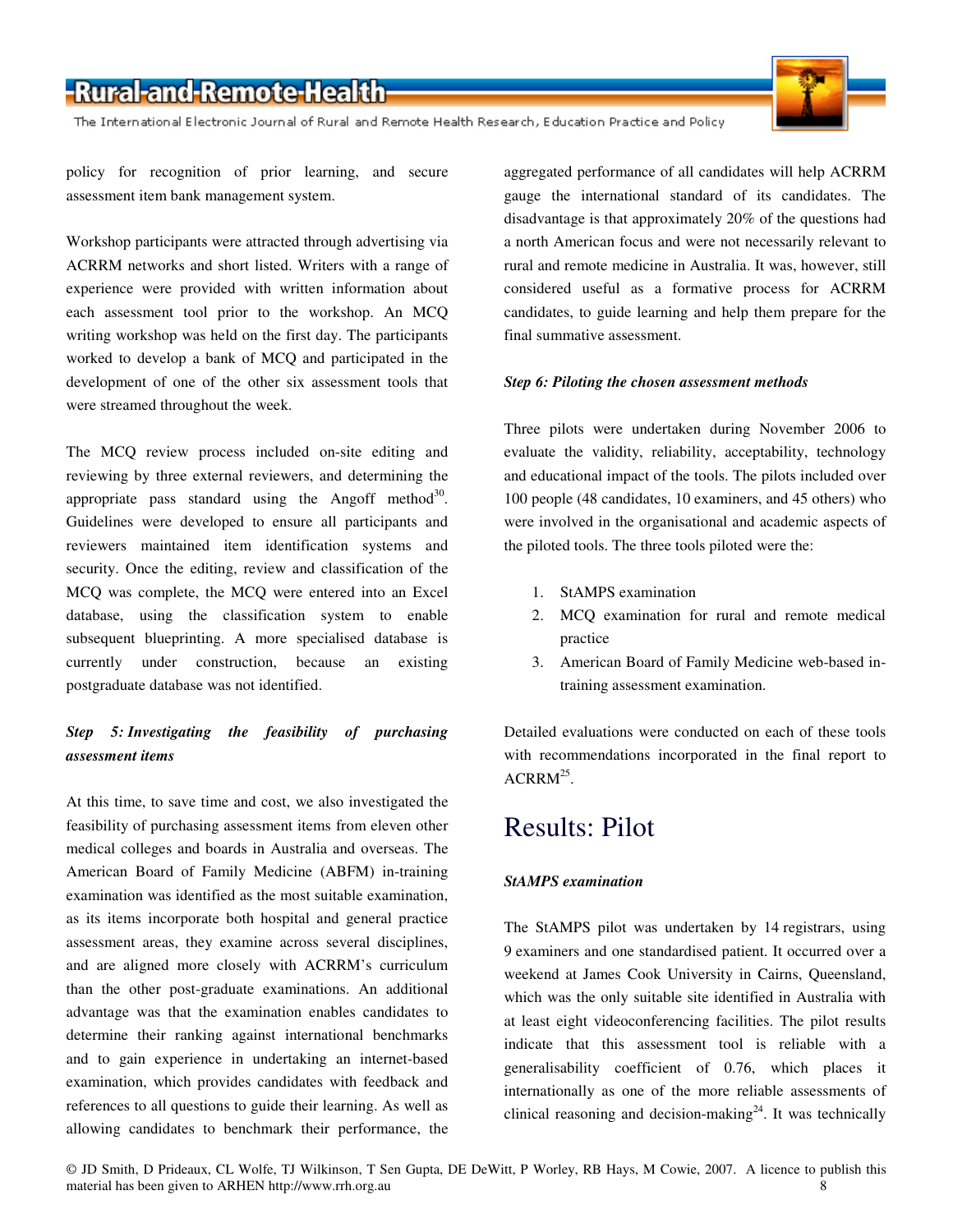The International Electronic Journal of Rural and Remote Health Research, Education Practice and Policy

feasible and most reliable if a central hub of eight videoconference rooms could be used, where all eight examiners rotate around these rooms. Candidates and examiners found the process very acceptable as they could undertake the examination from their own rural environments and did not have to travel long distances. It was also fiscally viable compared with the existing option that requires candidates to leave their communities, often for several days, and incur costs for a locum and travel in order to undertake an examination in a central city. The candidates and examiners both found the examination assessed a good range of important and relevant situations that are commonly encountered in rural and remote practice.

*I could name a patient I've seen with each of the scenarios* (Examiner)

*I thought it was very good, very fair, and excellent really. I thought they covered the breadth of things really well.* (Candidate 1)

The pilot has shown that StAMPS is a valid, reliable, acceptable, and feasible summative assessment tool with a desirable educational impact<sup>24</sup>. It is suited as an exit assessment for the Fellowship of ACRRM, and it also has the potential to be used by other colleges or disciplines.

#### *Multiple choice questions pilot*

The MCQ pilot was undertaken face to face with 22 candidates at various levels of training and experience. The intended ACRRM web-based infrastructure was still under development and therefore not used in this pilot. The examination paper consisted of 50 of the newly developed type A MCQs. A post-pilot examination focus group was conducted with all candidates. This found that the applied clinical nature of the questions and their wide range of scenarios proved a very acceptable examination to the profession. The content was found to be valid, because it assessed areas of importance to rural and remote doctors. The statistical analysis indicated that there were 15 poorly performing questions, which were removed, and a second

reliability estimate was undertaken. The remaining 35 items had a Cronbach's alpha reliability estimate of 0.64. Given that the MCQ pilot was conducted across several curriculum areas and domains, with a small number of items, by a small number of candidates with mixed abilities, a reliability estimate of 0.64 is considered relatively acceptable (an alpha level of >0.7 is considered ideal and >0.8 is considered to be the gold standard). Significant item development, inclusion of more items, and further reviewing will be required to further develop this unique item bank.

#### *American Board of Family Medicine – web-based intraining assessment examination pilot*

In November 2006, 12 candidates in five different Australian states, using the required ABFM web-based technology, undertook the ABFM pilot, which was also undertaken by over 9000 candidates worldwide at that time. The ACRRM candidates felt the examination was relevant as a formative assessment process in their early years of training, although they estimated that approximately 20% of the content was not relevant to the Australian context, due to the need to understand the US system, practice guidelines, culture and units of measure. Despite this, ACRRM candidates' performance was at a reasonable level with  $75\%$  (n = 9) of the candidates performing at a standard equivalent to, or above, a first year USA residency level. Clearly, the issue of American content and context of questions will always be a factor with this type of examination, though it will serve candidates well as a formative process until a suitable number of ACRRM-developed MCQ are available.

#### Discussion

Developing an assessment program for rural and remote medical practitioners that meets their unique needs, enables them to undertake it in their own communities, while also meeting the AMC guidelines for accreditation, provided ACRRM with specific challenges. This assessment strategy achieved a number of key goals. The programmatic approach described enabled a number of assessment methods to be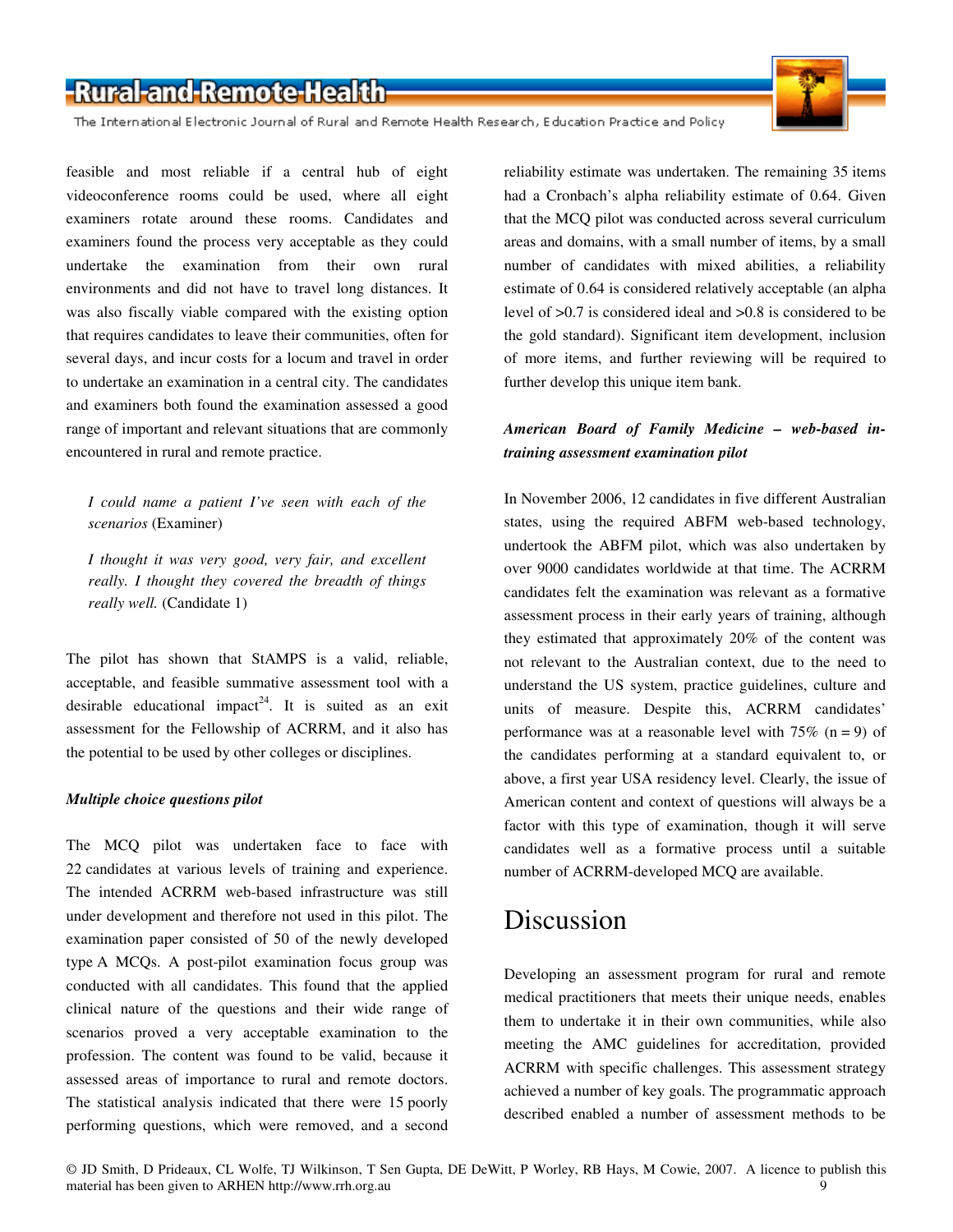The International Electronic Journal of Rural and Remote Health Research, Education Practice and Policy

used, each with particular strengths and weaknesses, which maximises flexibility, and achieves synergies between formative and summative assessment. Defining the learning outcomes to be assessed enabled the development of a unique assessment blueprint based on ACRRM's domains of rural and remote medical practice and their existing 22 curriculum statements. This provides candidates with explicit guidance to plan their learning. The suite of assessment formats chosen maximises flexibility for candidates, in particular allowing them to undertake all assessment processes in, or close to, their rural or remote location. Finally, the process and outcomes demonstrated by ACRRM in this project can serve as a model of assessment program development and implementation that other colleges could emulate. The outcome of this process resulted in an assessment program that was tailored to the Australian rural and remote medical practice context for the first time.

The use of multiple test formats with substantial testing time, a high number of items and multiple assessors is expected to provide high reliability<sup>18</sup>. The validity of the assessment should also be high, because it is based on ACRRM's decade of experience in curriculum development for rural and remote medicine, with assessment items purpose-designed by experienced rural doctors and rural academics. A number of approaches such as StAMPs also had high face validity. Acceptability and feasibility of the assessment approach have been demonstrated in the pilot, with good evidence from the experiences of the candidates and examiners involved and the various approaches trialed. Educational impact should also be high, given the synergies and logical progression from formative to summative assessment and the emphasis on the higher-order assessment approaches in the upper levels of Miller's Pyramid.

### Conclusion

This assessment program breaks new ground for assessing rural and remote doctors in Australia. It also provides new evidence regarding how a comprehensive and contemporary assessment system within a postgraduate medical setting can

work, because it was recognised by the accrediting body, the AMC, with very few queries or concerns.

ACRRMs future challenges will be to evaluate the process to ensure these early successes are maintained, and to address issues of feasibility that may arise. Above all, the goal must be to ensure ACRRM certifies only graduates of the highest quality, who are safe practitioners and reflect the unique attributes of advanced rural and remote medical practitioners.

### Acknowledgements

The authors acknowledge the 100+ rural and remote medical practitioners, registrars and academics, who freely contributed their time and expertise in writing assessment items, and participating in the pilot assessments. Also acknowledged is ACRRMs SEAC Committee and The American Board of Family Medicine who kindly included Australian candidates in their international pilot. This project was funded by the Australian College of Rural and Remote Medicine as part of a grant from the Australian Government, Department of Health and Ageing.

### References

1. Wakerman J. Defining remote health. *Australian Journal of Rural Health* 2004; **12:** 215-219.

2. Smith JD. *Australia's rural and remote health: A social justice perspective*, 2nd edn. Melbourne: Tertiary Press, 2007.

3. Smith JD, Hays R. Is rural medicine a separate discipline? *Australian Journal of Rural Health* 2004; **12:** 67-72.

4. Strasser R, Hays R, Kamien M, Carson D. Is Australian rural practice changing? Findings from the national rural general practice study. *Australian Journal of Rural Health* 2000; **8:** 222-226.

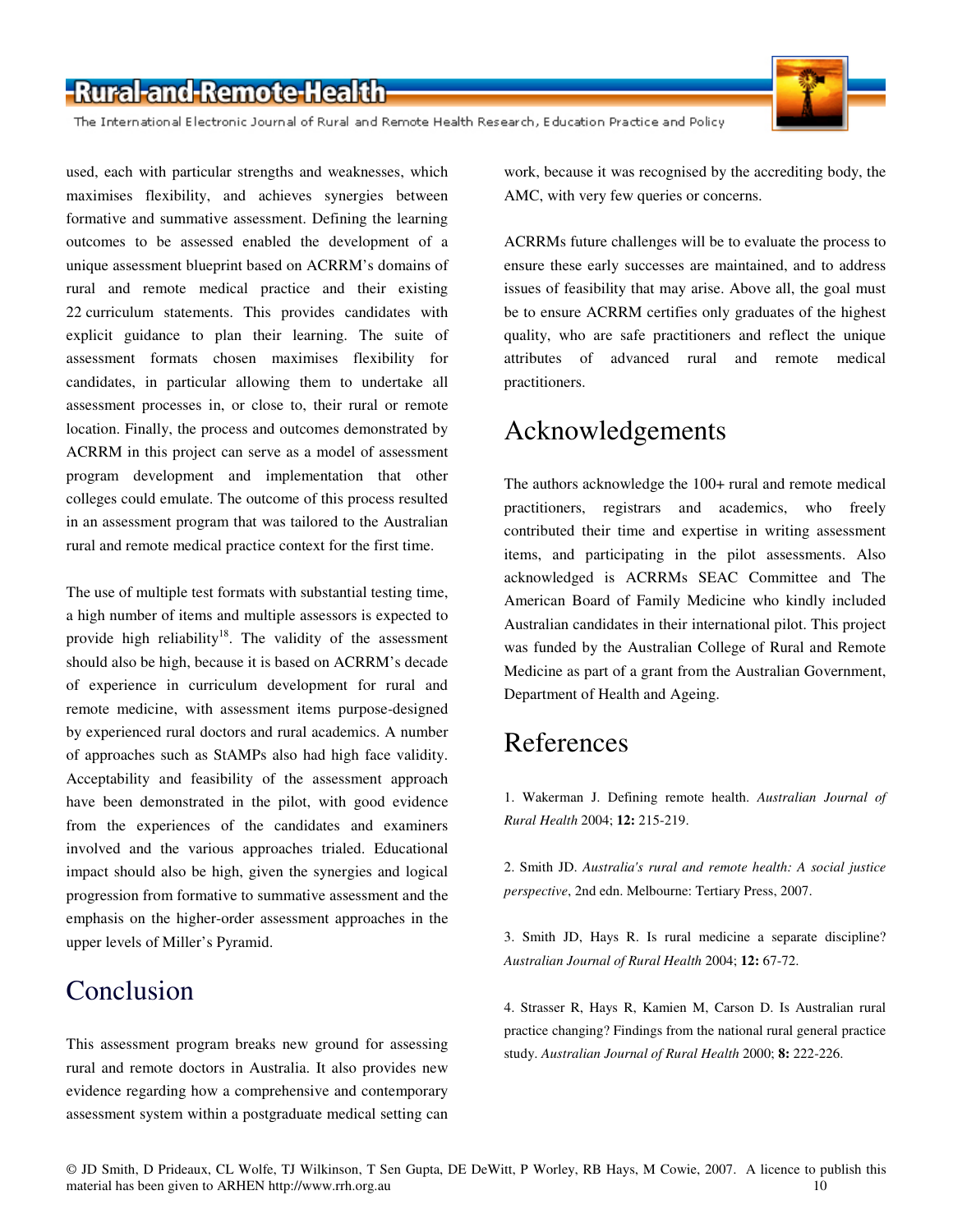The International Electronic Journal of Rural and Remote Health Research, Education Practice and Policy

5. Australian Bureau of Statistics. Australian Bureau of Statistics. (Online) 2006. *National Aboriginal and Torres Strait Islander Health Survey 2004-05*. Available: www.abs.gov.au (Accessed 3 October 2007).

6. Strong K, Trickett P, Titulaer I, Bhatia K. *Health in rural and remote Australia: The first report of the Australian Institute of Health and Welfare on rural health.* Cat no PHE 6. Canberra, ACT: Australian Institute of Health and Welfare, 1998.

7. Australian College of Rural and Remote Medicine. Australian Medical Council submission. Brisbane, QLD: ACRRM, 2004.

8. Humphreys J, Jones J, Jones M, Mildenhall D, Mara P, Chater A et al. The influence of geographical location on the complexity of rural general practice activities. *Medical Journal of Australia* 2002; **179:** 416-421.

9. Wise A, Hays RB, Adkins P, Craig M, Mahoney P, Sheehan M et al. Training for rural general practice. *Medical Journal of Australia* 1994; **161:** 314-318.

10. Britt H, Miller G, Valenti L. *It's different in the bush - A comparison of general practice activity in metropolitan and rural areas of Australia* 1998 - 2000. Cat no GEP 6. Sydney: Australian Institute of Health and Welfare, 2001.

11. Department of Health and Aged Care. *General practice in Australia: 2000*, 1st edn. Canberra: Department of Health and Aged Care, 2000.

12. Carter R. Training for rural medical practice: what's needed? Canadian *Family Physician* 1987; **33:** 1713-1715.

13. Chan B. Atlas Reports: use of health services. *Report 1: supply of physicians services in Ontario.* Toronto, ON: Institute for Clinical Evaluative Sciences, 1999.

14. Hays RB. *Pathways to Fellowship of the Australian College of Rural and Remote Medicine*. Brisbane: Australian College of Rural and Remote Medicine, 2001. [Discussion paper]

15. Hays RB, Davis H, Beard J, Caldon L, Farmer E, Finucane P et al. *Selecting performance assessment methods for experienced physicians*: Papers from the 10th Cambridge conference. Medical Education 2002; 36: 910-917.

16. Australian College of Rural and Remote Medicine. *ACRRM website*. (Online) 2006. Available: www.acrrm.org.au (Accessed 3 October 2007).

17. Newble DI, Swanson DB. Psychometric characteristics of the objective structured clinical examination. *Medical Education* 1988; **22:** 325-334.

18. van der Vleuten CPM, Schuwirth L. Assessing professional competence: from methods to programs. *Medical Education* 2005; **39:** 309-317.

19. Van der Vleuten CPM. Guidelines for assessing clinical competence. *Teaching and Learning in Medicine* 1994; **6:** 213-220.

20. Australian Medical Council. *Accreditation of Medical Specialist Education and Training and Professional Development Programs: Standards and Processes*. (Online) 2006. Canberra: Australian Medical Council. Available: http://www.amc.org.au/specguide.asp (Accessed 3 October 2007).

21. Miller G. The assessment of clinical skills/competence /performance. *Academic Medicine* 1990; **65** Suppl: S63-S67.

22. Hays R, Strasser R, Wallace A. Development of a national training program for rural medicine in Australia. *Education for Health* 1997; **10:** 275-285.

23. Bashook P. *Best practices for assessing competence and performance of the behavioural health workforce*. (Online) 2005. Available: http://www.annapoliscoalition.org/pdfs/Best%20 Practices%20in%20Workforce%20Assessment.pdf#search=%22mi ller's%20assessment%20triangle%201990%22 (Accessed 3 October 2007).